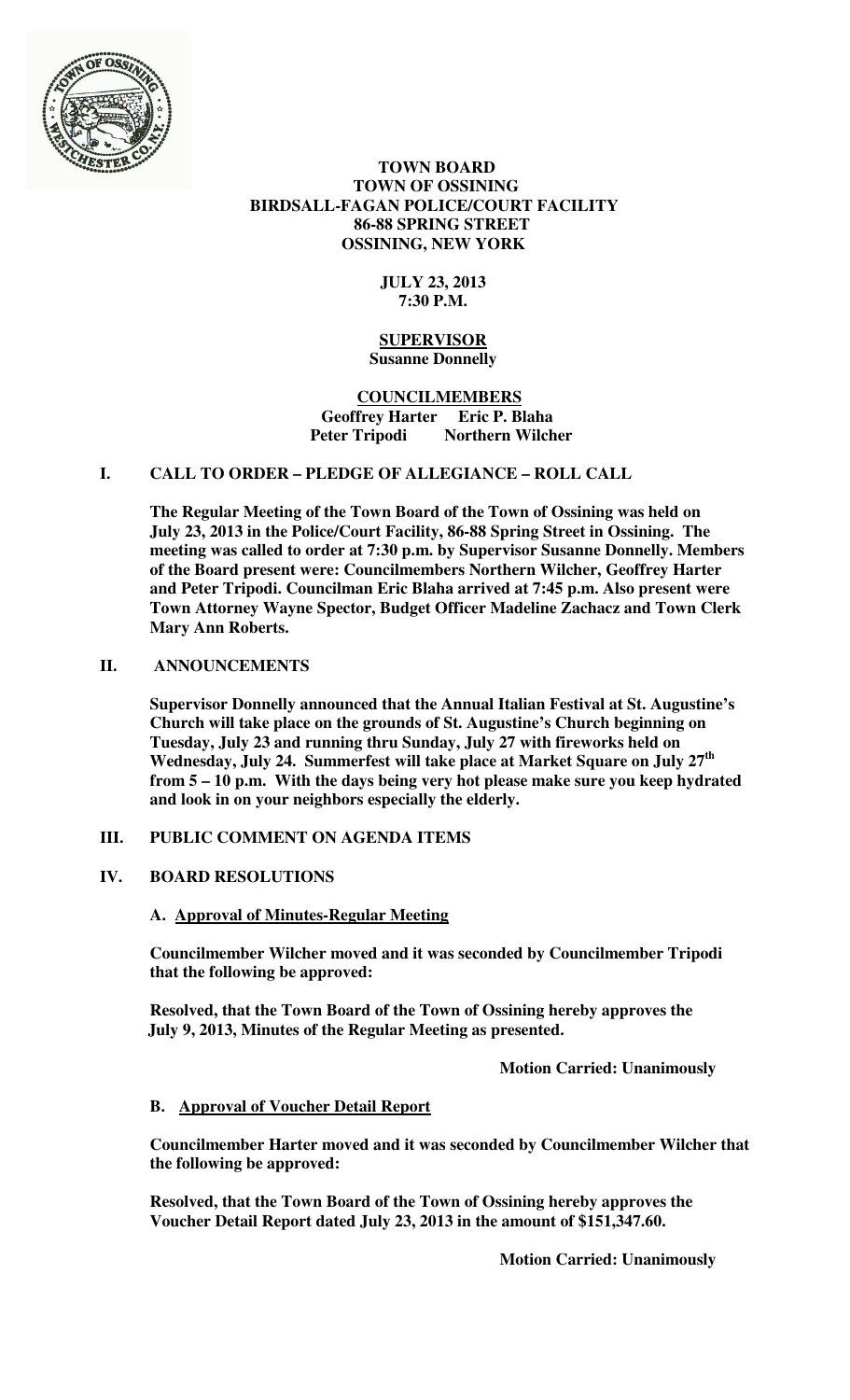#### **C. TAX CERTIORARI**

**Soudronic, LTD. vs. Town Of Ossining**

**Councilmember Tripodi moved and it was seconded by Councilmember Wilcher that the following be approved:** 

**WHEREAS, proceedings pursuant to Article 7 of the Real Property Tax Law of the State of New York were instituted by Soudronic, LTD., 461-465 North State Road against the Town of Ossining, to review the tax assessments made on Petitioner's property located at 461-465 North State Road, Village of Briarcliff Manor in The Town of Ossining, and designated on the tax assessment map of the Town of Ossining as Section 90.19-7-1 fka 4.06-7-1 for Tax Assessment Years 2010 through 2012, which proceedings are now pending in the Supreme Court of the State of New York, County of Westchester, under Index Nos. 23827/2010; 56506/2011 and 65514/2012; and** 

**WHEREAS, the above Petitioner has agreed to a compromise and settlement of such proceeding, subject to the approval of the Town Board, correcting and reducing the assessed valuation of its real property and improvements, as follows:** 

| Assessment<br>Year | Property<br>Description | Reduced<br>From | Reduced To  | Amount of<br>Reduction |
|--------------------|-------------------------|-----------------|-------------|------------------------|
| 2010               | 90.19-7-1 fka 4.06-7-1  | \$251,910       | \$166,800AV | \$85,110               |
| 2011               | 90.19-7-1 fka 4.06-7-1  | \$251,910       | \$175,500AY | \$76,410               |
| 2012               | 90.19-7-1 fka 4.06-7-1  | $ $ \$251,910   | \$183,000AV | \$68,910               |

**WHEREAS, any and all refunds necessitated by said settlement will be made without interest; and WHEREAS, the Town Board, upon the recommendation of the Assessor, concurred by the Town Attorney, finds the proposed settlement appropriate and in the best interest of the Town of Ossining; now therefore it is** 

**RESOLVED, that settlement of the proceedings, on the terms set forth herein, is hereby accepted and approved, subject to the approval of the Supreme Court, Westchester County, wherein such proceedings are pending; and it is further** 

**RESOLVED, that the Town Attorney is hereby authorized and directed to procure and execute any documents necessary to effectuate such settlement; and it is further** 

**RESOLVED, subject to the approval of the Supreme Court, Westchester County, that the Assessor is authorized and directed to make the changes and corrections to the individual unit assessment on the tax assessment roll of the Town of Ossining, which will be ordered pursuant to the Consent Judgment to be entered in accordance with the terms of this settlement, and the Receiver of Taxes is authorized and directed to process and pay the refund of Town of Ossining taxes estimated to be \$2,555.84 , which will be ordered pursuant to said Consent Judgment.**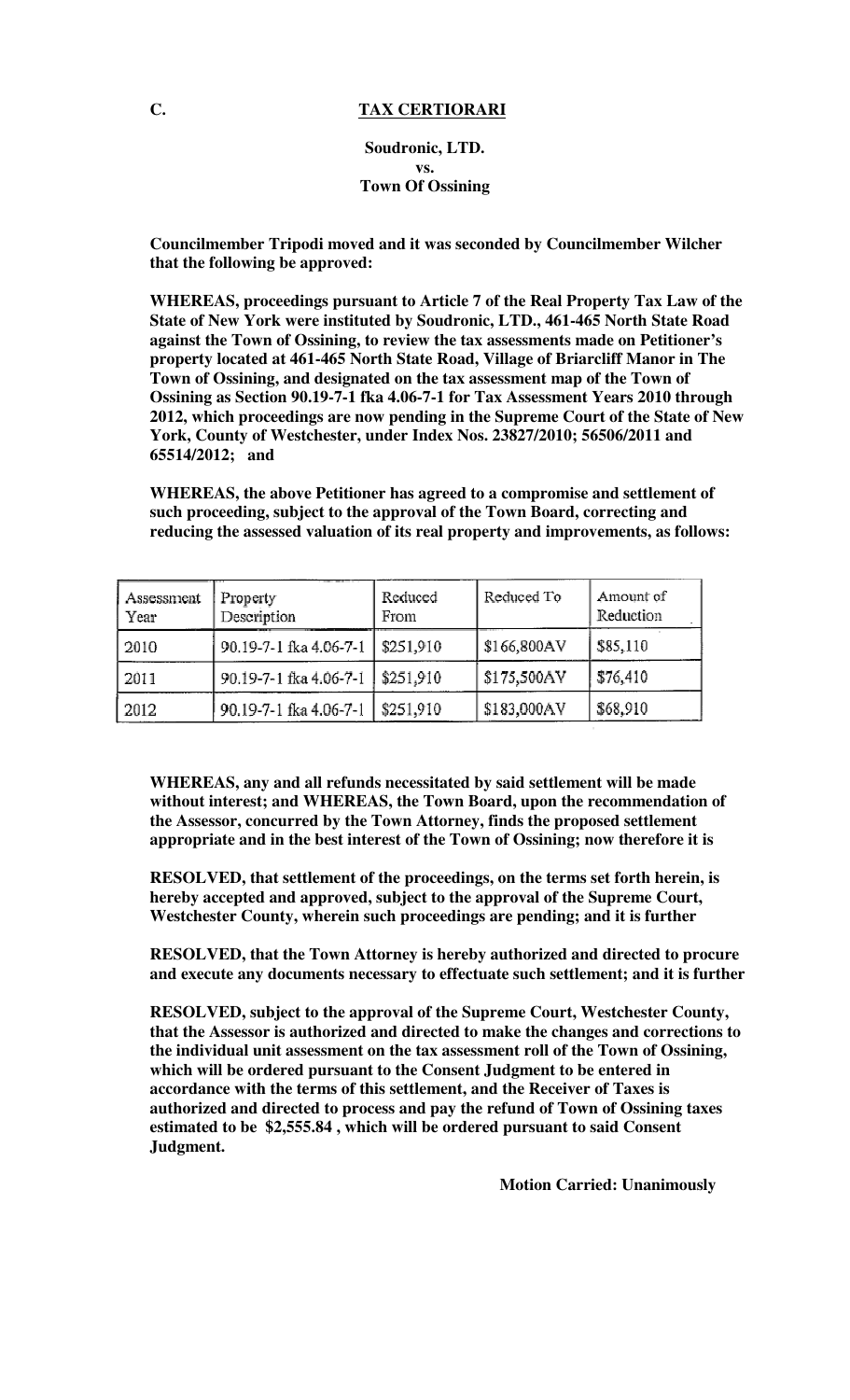#### **D. TAX CERTIORARI**

### **Golden Age Mortgage Corp., vs. Town Of Ossining**

**Councilmember Harter moved and it was seconded by Councilmember Wilcher that the following be approved:** 

**WHEREAS, proceedings pursuant to Article 7 of the Real Property Tax Law of the State of New York were instituted by Golden Age Mortgage Corp. against the Town of Ossining, to review the tax assessments made on Petitioner's property located at 20 Main Street, Town of Ossining, and designated on the tax assessment map of the Town of Ossining as Section 97.07/1/13for Tax Assessment Years 2010 through 2012, which proceedings are now pending in the Supreme Court of the State of New York, County of Westchester, under Index Nos. 24072/2010; 14821/2011 and 65727/2012; and** 

**WHEREAS, the above Petitioner has agreed to a compromise and settlement of such proceeding, subject to the approval of the Town Board, correcting and reducing the assessed valuation of its real property and improvements, as follows:** 

| Section 97.07 - Block 1 - Lot 13 |            |            |              |
|----------------------------------|------------|------------|--------------|
| Assessment                       | Original   | Settlement | Reduction in |
| Roll                             | Assessment | Assessment | Assessment   |
| 2010                             | \$21,800   | \$12,000   | \$9,800      |
| 2011.                            | \$21,800   | \$12,000   | \$9,800      |
| 20121                            | \$21,800   | \$12,000   | \$9,800      |

**WHEREAS, any and all refunds necessitated by said settlement will be made without interest; and WHEREAS, the Town Board, upon the recommendation of the Assessor, concurred by the Town Attorney, finds the proposed settlement appropriate and in the best interest of the Town of Ossining; now therefore it is** 

**RESOLVED, that settlement of the proceedings, on the terms set forth herein, is hereby accepted and approved, subject to the approval of the Supreme Court, Westchester County, wherein such proceedings are pending; and it is further** 

**RESOLVED, that the Town Attorney is hereby authorized and directed to procure and execute any documents necessary to effectuate such settlement; and it is further** 

**RESOLVED, subject to the approval of the Supreme Court, Westchester County, that the Assessor is authorized and directed to make the changes and corrections to the individual unit assessment on the tax assessment roll of the Town of Ossining, which will be ordered pursuant to the Consent Judgment to be entered in accordance with the terms of this settlement, and the Receiver of Taxes is authorized and directed to process and pay the refund of Town of Ossining taxes estimated to be \$423.94, which will be ordered pursuant to said Consent Judgment.**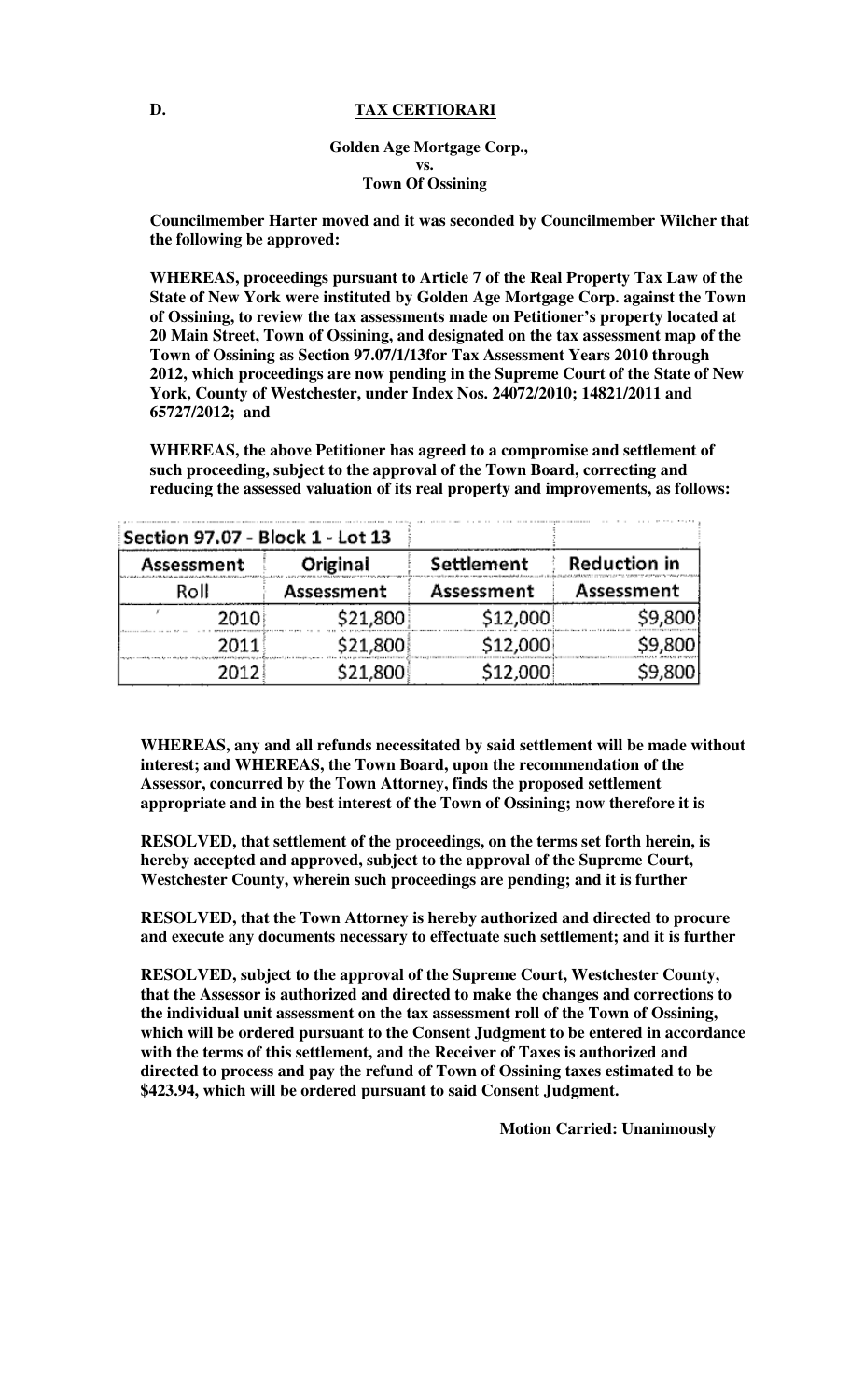#### **E. TAX CERTIORARI**

### **Getty Petroleum Marketing, Inc. #579 (formerly Getty Petroleum Marketing, Inc. ) vs. Town Of Ossining**

**Councilmember Wilcher moved and it was seconded by Councilmember Harter that the following be approved:** 

**WHEREAS, proceedings pursuant to Article 7 of the Real Property Tax Law of the State of New York were instituted by Getty Petroleum Marketing, Inc. #579 ( formerly Getty Petroleum Marketing, Inc.) against the Town of Ossining, to review the tax assessments made on Petitioner's property located at 185 North Highland Avenue, Town of Ossining, and designated on the tax assessment map of the Town of Ossining as Section 89.11, Block 1, Lot 83 for Tax Assessment Years 2009 through 2012, which proceedings are now pending in the Supreme Court of the State of New York, County of Westchester, under Index Nos. 021870/09; 023348/10; 014390/11; and 065463/12; and** 

**WHEREAS, the above Petitioner has agreed to a compromise and settlement of such proceeding, subject to the approval of the Town Board, correcting and reducing the assessed valuation of its real property and improvements, as follows:** 

| Assmt.<br>Year                | Property<br>Description                                                      |               | Original<br>Assessed<br>Value          |    | Amount of<br>Reduction                     |                    | Final<br>Assessed<br>Value           |
|-------------------------------|------------------------------------------------------------------------------|---------------|----------------------------------------|----|--------------------------------------------|--------------------|--------------------------------------|
| -2009<br>2010<br>2011<br>2012 | $89.11 - 1 - 83$<br>$89.11 - 1 - 83$<br>$89.11 - 1 - 83$<br>$89.11 - 1 - 83$ | S.<br>s<br>s. | \$72,800<br>72,800<br>72,800<br>72,800 | Ŝ. | \$13,104<br>\$13,104<br>\$13,104<br>13,104 | s.<br>s<br>s<br>S. | 59,696<br>59,696<br>59,696<br>59,696 |

**WHEREAS, any and all refunds necessitated by said settlement will be made without interest; and WHEREAS, the Town Board, upon the recommendation of the Assessor, concurred by the Town Attorney, finds the proposed settlement appropriate and in the best interest of the Town of Ossining; now therefore it is** 

**RESOLVED, that settlement of the proceedings, on the terms set forth herein, is hereby accepted and approved, subject to the approval of the Supreme Court, Westchester County, wherein such proceedings are pending; and it is further** 

**RESOLVED, that the Town Attorney is hereby authorized and directed to procure and execute any documents necessary to effectuate such settlement; and it is further** 

**RESOLVED, subject to the approval of the Supreme Court, Westchester County, that the Assessor is authorized and directed to make the changes and corrections to the individual unit assessment on the tax assessment roll of the Town of Ossining, which will be ordered pursuant to the Consent Judgment to be entered in accordance with the terms of this settlement, and the Receiver of Taxes is authorized and directed to process and pay the refund of Town of Ossining taxes estimated to be \$748.59 , which will be ordered pursuant to said Consent Judgment.** 

 **Motion Carried: Unanimously** 

#### **F. Budget Modification**

**Councilmember Wilcher moved and it was seconded by Councilmember Tripodi that the following be approved:** 

**Resolved, that the Town Board of the Town of Ossining hereby makes the following budget adjustments to the 2013 adopted budget:**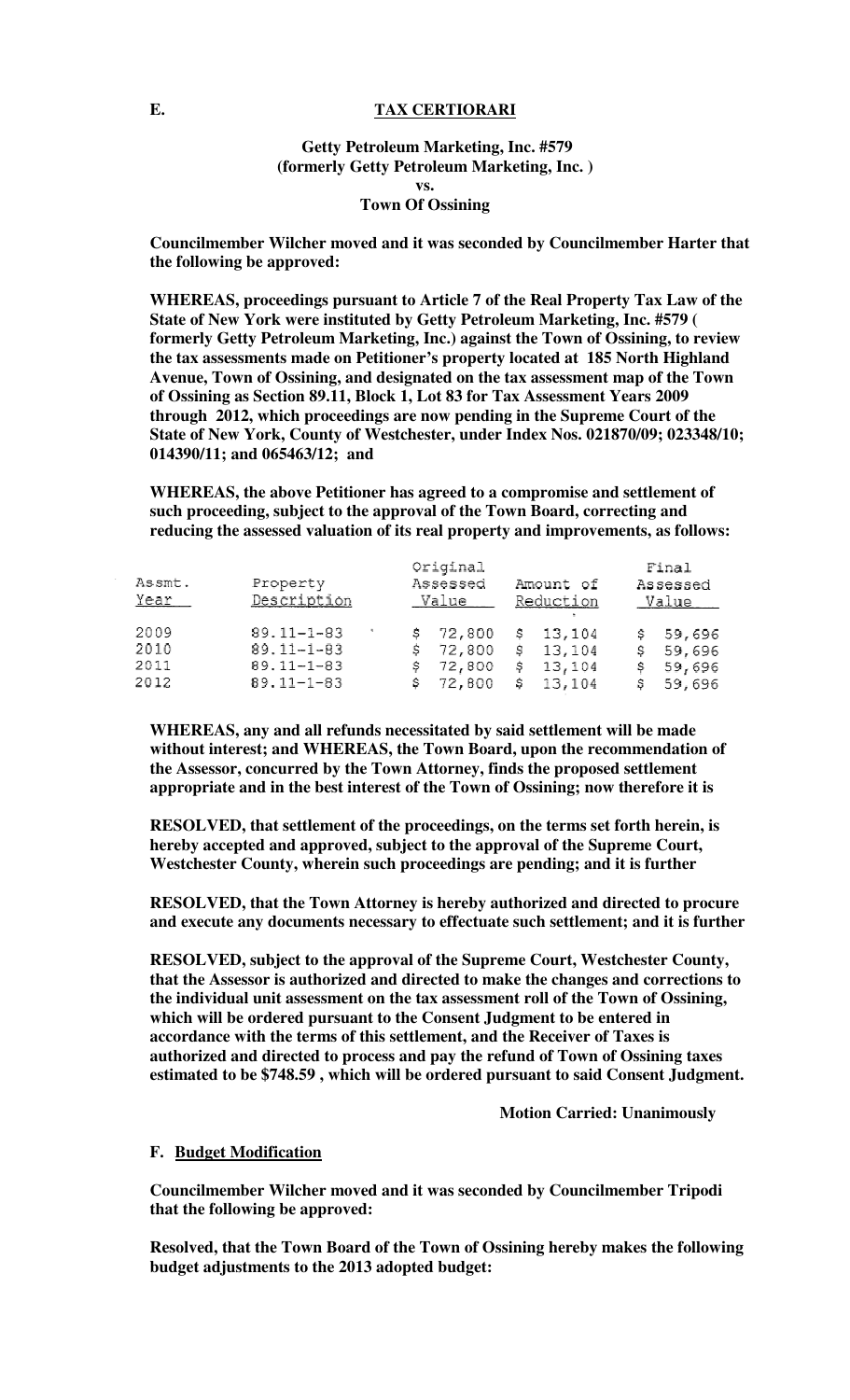| <b>TRANSFER TO G/L ACCOUNT</b>                                             | <b>AMOUNT</b>        | <b>AMOUNT</b>     | <b>TRANSFER FROM G/L ACCOUNT</b>                      |
|----------------------------------------------------------------------------|----------------------|-------------------|-------------------------------------------------------|
| <b>TOWN BOARD</b><br>010.1010.0405 Conference                              | 270.00               | 270.00            | 010.1990.0400 Contingency                             |
| <b>TOWN JUSTICE</b>                                                        |                      |                   |                                                       |
|                                                                            |                      |                   | 010.1110.0104 Health Insurance                        |
| 010.1110.0105 Overtime                                                     | 761.00               | 761.00            | Stipend                                               |
| <b>SUPERVISOR</b><br>010.1220.0110 Part Time<br>010.1220.0401 Supplies     | 1826.00<br>645.00    | 1226.00<br>600.00 | 010.9010.0815 Unemployment<br>010.1220.0201 Equipment |
| 010.1220.0417 Education                                                    | 210.00               | 645.00<br>210.00  | 010.1620.0401 Supplies<br>010.1990.0400 Contingency   |
| <b>INDEPENDENT AUDIT</b><br>010.1320.0438 Audit Services                   | 161.00               | 161.00            | 010.1910.0467 Auto                                    |
| <b>TAX COLLECTION</b><br>010.1330.0110 Part Time                           | 1343.00              | 1343.00           | 010.1330.0402 Printing                                |
| <b>ASSESSMENT</b><br>010.1355.0404 Mileage                                 | 392.00               | 392.00            | 010.1355.0411 Gasoline                                |
| <b>TOWN CLERK</b><br>010.1410.0401 Supplies                                | 2526.00              | 2526.00           | 010.1410.0419 Repair and Maint.                       |
| <b>TOWN ATTORNEY</b><br>010.1420.0405 Conference                           | 135.00               | 135.00            | 010.1990.0400 Contingency                             |
| <b>ENGINEER</b><br>010.1440.0413 Consultant                                | 5837.00              | 5837.00           | 010.1420.0426 Special Counsel                         |
| <b>BUILDINGS</b><br>010.1620.0442 Sustainability Initiatives               | 1551.00              | 1551.00           | 010.1620.0436 Postage                                 |
| <b>UNALLOCATED INSURANCE</b><br>010.1910.0467 Liability                    | 965.00               | 965.00            | 010.1910.0468 Auto                                    |
| <b>TRANSPORTATION SUPPORT</b><br><b>SERVICE</b>                            |                      |                   |                                                       |
| 010.6772.0417 Education                                                    | 57.00                | 57.00             | 010.1990.0400 Contingency                             |
| <b>PARKS</b><br>010.7110.0413 Consultant<br>010.7110.0419 Maint/ Repair    | 475.00<br>23000.00   | 475.00            | 010.7110.0441 Cleaning Supplies                       |
| 010.7110.0442 Improvements/ Capital                                        | 28200.00             | 51200.00          | 010.0010.2680 Insurance Recvs                         |
| <b>CELEBRATIONS</b><br>010.7550.0438 Supplies and Services                 | 4051.00              | 4051.00           | 010.0010.2705 Donations                               |
| <b>TOTALS</b>                                                              | 72405.00             | 72405.00          |                                                       |
| <b>TRANSFER TO G/L ACCOUNT</b>                                             | <b>AMOUNT</b>        | <b>AMOUNT</b>     | <b>TRANSFER FRM G/L ACCNT</b>                         |
| <b>UNALLOCATED INSURANCE</b>                                               |                      |                   |                                                       |
| 020.1910.0467 Liability                                                    | 613.00               | 613.00            | 020.8010.0414 Contractual Steno                       |
| <b>OTHER GENERAL GOVERNMENT</b><br>020.1989.0421 Appraisals                | 2900.00              | 2900.00           | 020.8020.0413 Consultant                              |
| <b>POLICE</b><br>020.3120.0101 Pers Service<br>020.3120.0419 Maint/ Repair | 28041.00<br>12966.00 | 41007.00          | 020.1990.0400 Contingency                             |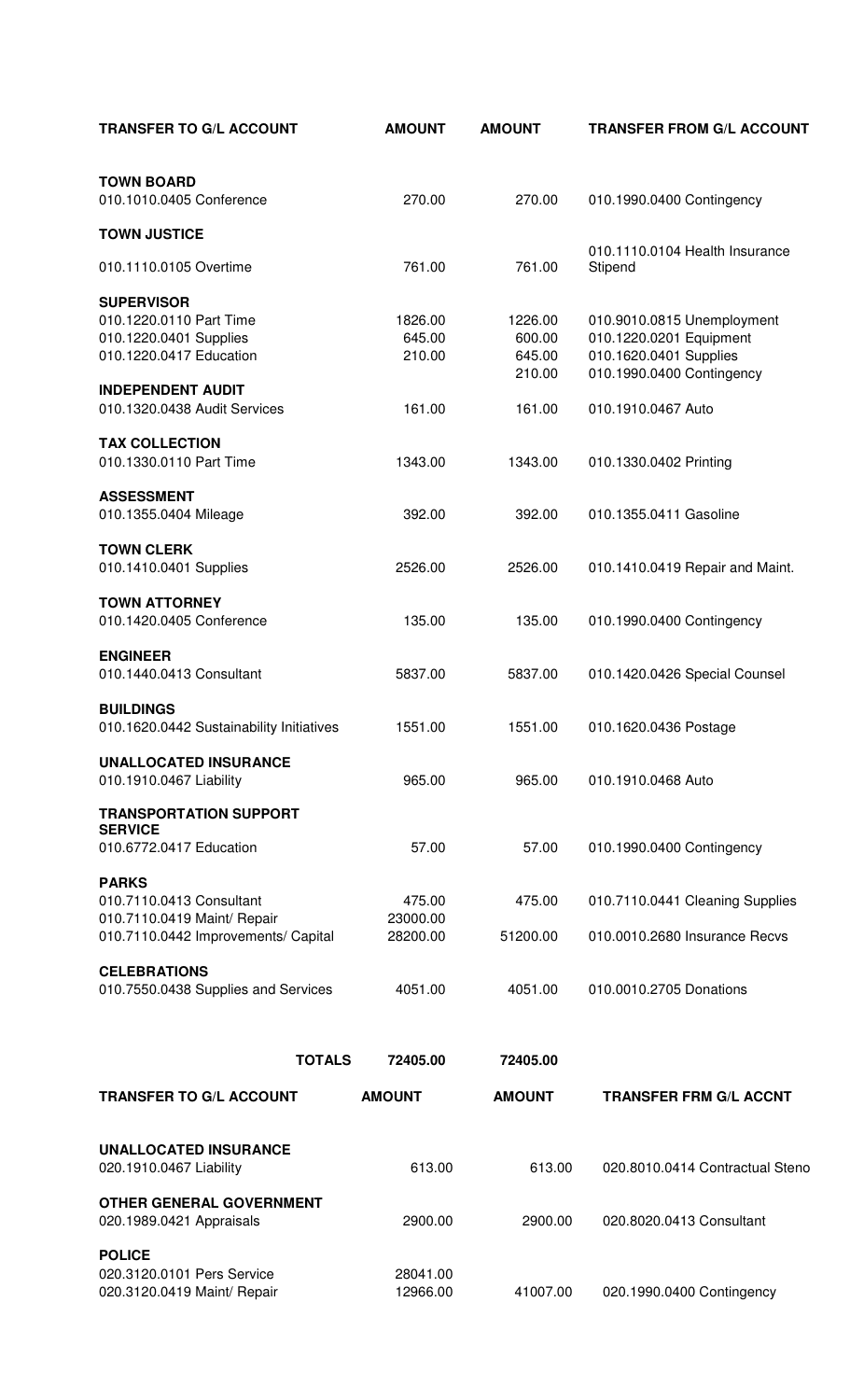| <b>BUILDING</b>                 |         |               |                                 |
|---------------------------------|---------|---------------|---------------------------------|
| 020.3620.0203 Car               | 403.00  |               | 020.1950.0438 Taxes on Assessed |
| 020.3620.0428 Dues              | 75.00   | 478.00        | Prop                            |
| <b>PLANNING</b>                 |         |               |                                 |
| 020.8020.0405 Conference        | 150.00  |               |                                 |
| 020.8020.0402 Printing          | 23.00   |               |                                 |
| 020.8020.0424 Consultant        |         |               | 020.0020.2116                   |
| Reimburseable                   | 800.00  | 800.00        | Consultant/Reimbursable         |
| 020.8020.0428 Dues              | 15.00   | 188.00        | 020.8020.0413 Consultant        |
| <b>STORMWATER MANAGEMENT</b>    |         |               |                                 |
| <b>EMPLOYEE BENEFITS</b>        |         |               |                                 |
| 020.9010.0811 Police Retirement | 7293.00 | 7293.00       | 020.1990.0400 Contingency       |
|                                 |         | <b>TOTALS</b> |                                 |

| <b>TRANSFER TO G/L ACCOUNT</b>                                                                                                                      |               | TO<br><b>ACCOUNT:</b>                  | <b>FROM ACCOUNT:</b> | <b>TRANSFER FRM G/L ACCNT</b>                                  |
|-----------------------------------------------------------------------------------------------------------------------------------------------------|---------------|----------------------------------------|----------------------|----------------------------------------------------------------|
| <b>STREET ADMINISTRATION</b>                                                                                                                        |               |                                        |                      |                                                                |
| 031.5010.0419 Maint/ Repair                                                                                                                         |               | 978.00                                 | 978.00               | 031.5010.0442 Environmental<br>Improvements                    |
| <b>STREET MAINTENANCE</b>                                                                                                                           |               |                                        |                      |                                                                |
| <b>MACHINERY</b><br>031.5130.0106 Longevity                                                                                                         |               | 225.00                                 | 225.00               | 031.5130.0449 Parts/ Labor                                     |
| <b>GARAGE</b><br>031.5132.0474 Fuel Oil                                                                                                             |               | 466.00                                 | 466.00               | 031.5132.0419 Maint/ Repair                                    |
| <b>WEEDS &amp; BRUSH</b>                                                                                                                            |               |                                        |                      |                                                                |
| <b>SNOW REMOVAL</b><br>031.5142.0450 Salt                                                                                                           | <b>TOTALS</b> | 4587.00<br>6256.00                     | 4587.00<br>6256.00   | 031.5142.0105 Overtime                                         |
| <b>TRANSFER TO G/L ACCOUNT</b>                                                                                                                      |               | <b>AMOUNT</b>                          | <b>AMOUNT</b>        | <b>TRANSFER FROM G/L ACCOUNT</b>                               |
| <b>CEMETERIES</b><br>032.8810.0474 Heating-Natural<br>Gas<br>032.8810.0466 Colombarium<br>Plaques<br>032.8810.0410 Water<br>032.1910.0467 Liability |               | 3500.00<br>454.00<br>2000.00<br>109.00 | 454.00<br>5609.00    | 032.0032.2195 Columbarian Plaques<br>032.1990.0400 Contingency |
|                                                                                                                                                     | <b>TOTAL</b>  | 6063.00                                | 6063.00              |                                                                |

**Motion Carried: Unanimously** 

# **G. Finance- Capital Project #2013-2183 Shinehouse Restoration**

**Councilmember Wilcher moved and it was seconded by Councilmember Harter that the following be approved:** 

**Resolved, that the Town Board of the Town of Ossining authorizes the adjustment of Capital project #2013-2183, entitled Shinehouse Restoration, from \$28,000 to \$51,800, with the additional amount of \$23,800 to be funded by a transfer from general fund FEMA revenues.**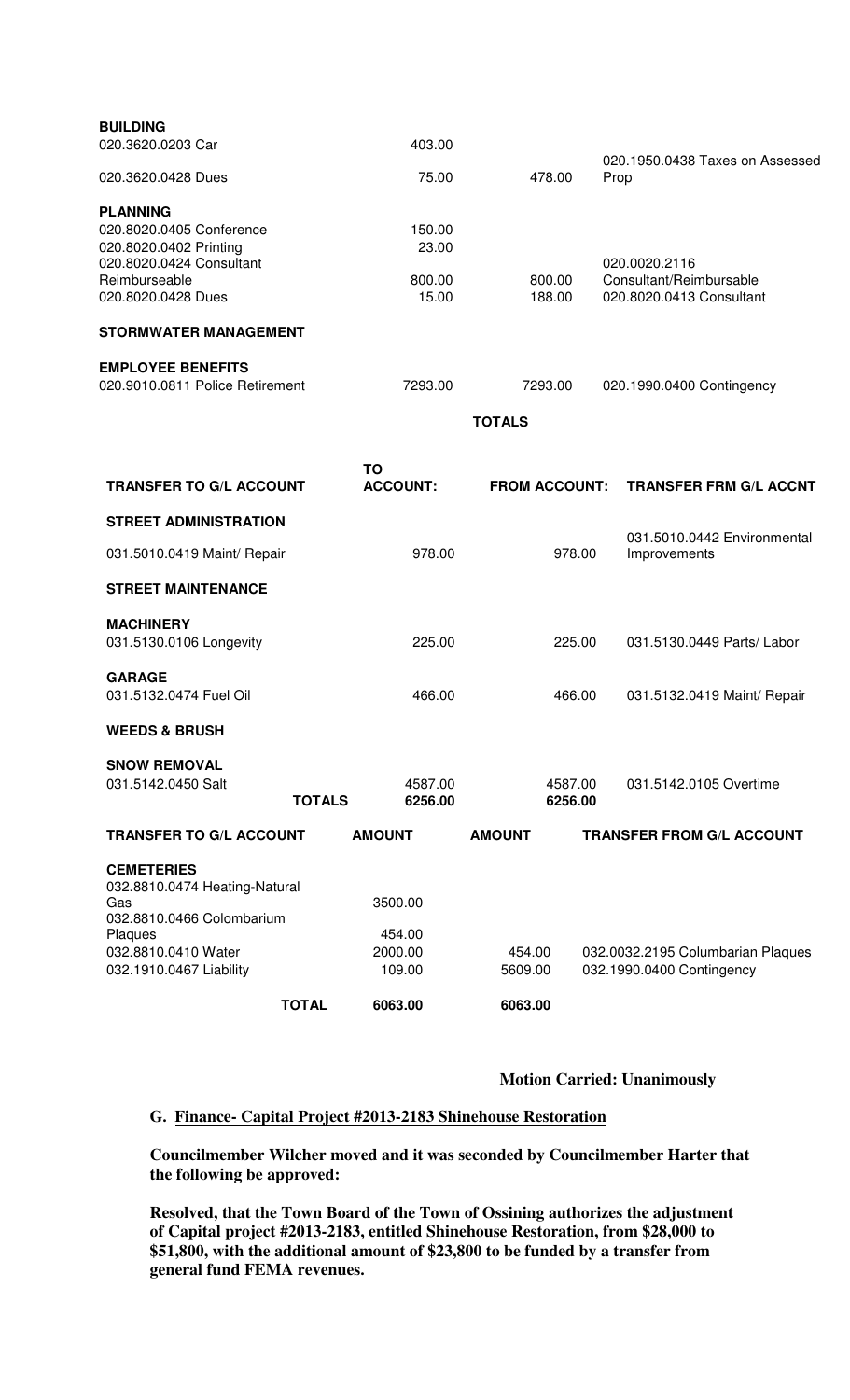| Increase: | 037.7110.2183      | $$23,800.00$ – Shinehouse Restoration (Expense) |
|-----------|--------------------|-------------------------------------------------|
| Increase: | 037.0037.5032.0183 | $$23,800.00$ – Shinehouse Restoration (Revenue) |
| Increase: | 010.0010.4960      | $$23,800.00 - Fund Balance$ (Revenue)           |
| Increase: | 010.9901.0900      | $$23,800.00$ – Transfers (Expense)              |

#### **Motion Carried: Unanimously**

#### **H. Finance- Capital Project #2013-2186 "Third Floor-Central Air Conditioning"**

**Councilmember Wilcher moved and it was seconded by Councilmember Harter that the following be approved:** 

**Resolved, that the Town Board of the Town of Ossining hereby authorizes establishment of Capital project #2013-2186, entitled "Third Floor - Central Air Conditioning", in the amount of \$50,000. Project will be funded by a transfer from General Fund from contingency funds (\$25,000) and fund balance (\$25,000).** 

| Increase: 037.0037.5032.0186 | \$50,000 (Revenue) |
|------------------------------|--------------------|
| Increase: 010.9901.0906      | \$50,000 (Expense) |
| Increase: 010.0010.4795      | \$25,000 (Revenue) |
| Decrease: 010.1990.0400      | \$25,000 (Expense) |

Increase: 037.1620.2186 \$50,000 (Expense)

 **Motion Carried: 4-0-1 Ayes: Wilcher, Jeff & Donnelly Nays: Tripodi** 

#### **I. Dale Cemetery-Schedule of Fees**

**Councilmember Blaha moved and it was seconded by Councilmember Harter that the following be approved:** 

**Resolved, that the Town Board of the Town of Ossining hereby approves the following Schedule of Fees for Dale Cemetery, as follows:** 

| <b>GRAVE PRICES</b>                                                    | <b>OLD</b> | <b>NEW</b>                            | <b>INCREASE</b> |
|------------------------------------------------------------------------|------------|---------------------------------------|-----------------|
| <b>Single Depth Grave</b>                                              | \$1600.00  | \$1800.00*                            | \$200.00        |
| <b>Double Depth Grave</b>                                              | \$2100.00  | \$2300.00*                            | \$200.00        |
| Child's Grave $(2_{1/2}x \times 5)$                                    | \$450.00   | \$450.00                              | NC              |
| Baby Grave $(18" \times 26")$                                          | \$250.00   | \$250.00                              | NC              |
| <b>Niche in Above</b><br><b>Ground Columbarium</b><br>(Holds Two Urns) | \$1200.00  | \$1300.00                             | \$100.00        |
| <b>Bronze Name &amp; Date</b><br><b>Door Plate Installed</b>           |            | \$359.00 (According to supplier cost) |                 |
| <b>Cremation Grave Space</b><br>New $3' \times 3'$                     | \$550.00   | \$650.00                              | \$100.00        |

**\*A discount of \$100.00 will be given to any resident of Ossining in the cemetery except in Section nine.** 

### **GRAVE PRICES SECTION NINE ONLY**

| <b>Single Depth Grave</b> | \$1300.00 | \$1500.00 | \$200.00 |
|---------------------------|-----------|-----------|----------|
| <b>Depth Grave</b>        | \$1600.00 | \$1800.00 | \$200.00 |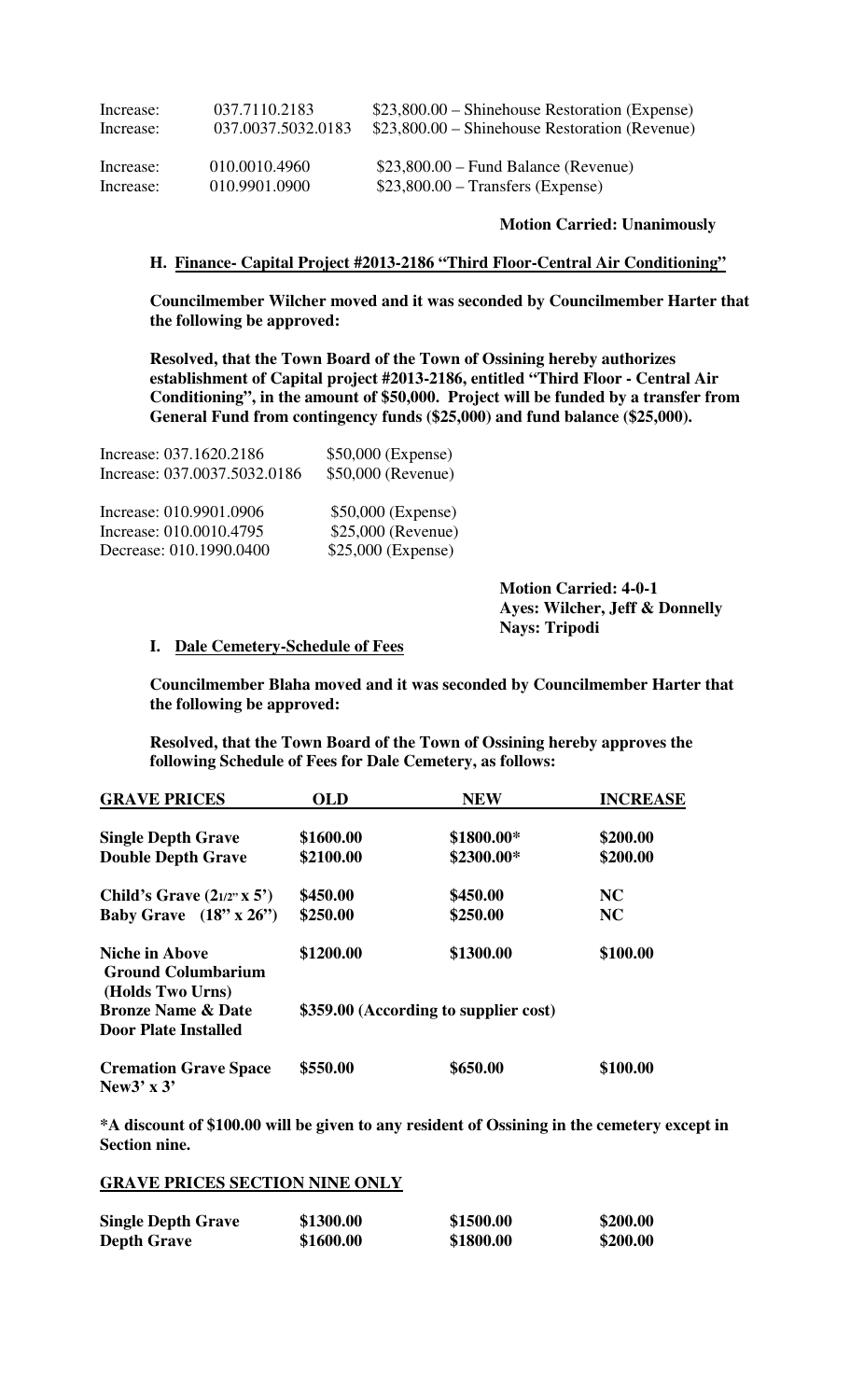**It should be noted that the new interment charges will apply to section nine as well as the rest of the cemetery.** 

#### **INTERMENT PRICES**

| <b>Single Depth with</b><br>Vault/Liner        | \$1100.00 | \$1200.00  | \$100.00 |
|------------------------------------------------|-----------|------------|----------|
| <b>Single Depth with Casket</b>                | \$1175.00 | \$1275.00  | \$100.00 |
| <b>Double Depth with</b>                       | \$1250.00 | \$1350.00  | \$100.00 |
| Vault/Liner                                    |           |            |          |
| Double Depth with Casket \$1325.00             |           | \$1425.00  | \$100.00 |
| <b>Child's Grave</b><br>(Up to $5'$ in Length) | \$475.00  | N/C        |          |
| <b>Baby Grave</b>                              | \$300.00  | N/C        |          |
| (Up to $26$ " in Length)                       |           |            |          |
| <b>Cremated Remains</b>                        | \$500.00  | \$600.00** | \$100.00 |

**\*\* The price for direct cremated remains will be \$500.00** 

#### **DISINTERMENT CHARGES**

|                                | OLD       | <b>NEW</b>    | <b>INCREASE</b> |
|--------------------------------|-----------|---------------|-----------------|
| <b>Disinterment Remaining</b>  |           |               |                 |
| Here (with vault)              |           |               |                 |
| <b>Single Depth</b>            | \$2300.00 | \$2500.00     | \$200.00        |
| <b>Double Depth</b>            | \$2700.00 | \$2900.00     | \$200.00        |
| <b>Disinterment Remaining</b>  |           |               |                 |
| Here (casket only)             |           |               |                 |
| <b>Single Depth</b>            | \$2425.00 | \$2625.00     | \$200.00        |
| <b>Double Depth</b>            | \$2850.00 | \$3050.00     | \$200.00        |
| Interment to another           |           |               |                 |
| Cemetery (with vault)          | \$1500.00 | \$1700.00***  | \$200.00        |
| <b>Disinterment to another</b> |           |               |                 |
| Cemetery (casket only)         | \$2150.00 | $$2350.00***$ | \$200.00        |

**\*\*\*The above disinterment charges are for labor only. There will be additional charges if a new wood box or steel vault is necessary at the time of removal. Concrete vault company charges are additional.**

### **ADDITIONAL CHARGES**

**There are NO INTERMENTS on Sundays or Holidays.** 

**Burials must arrive by 2:00pm Monday through Friday. Saturday burials must arrive by 11:30am. There will be a charge of \$125.00 per half hour for late arrivals. Saturday full interment fee \$550.00 (increase of \$50.00) Saturday cremains interment fee \$250.00 (increase of \$50.00) Dale Cemetery Management Corporation must be notified by 12:00 noon on Friday if a burial is scheduled for the following Monday, otherwise there is a \$550.00 fee for weekend preparation.** 

**There will be a \$200.00 fee in winter if ice/snow conditions exist.**